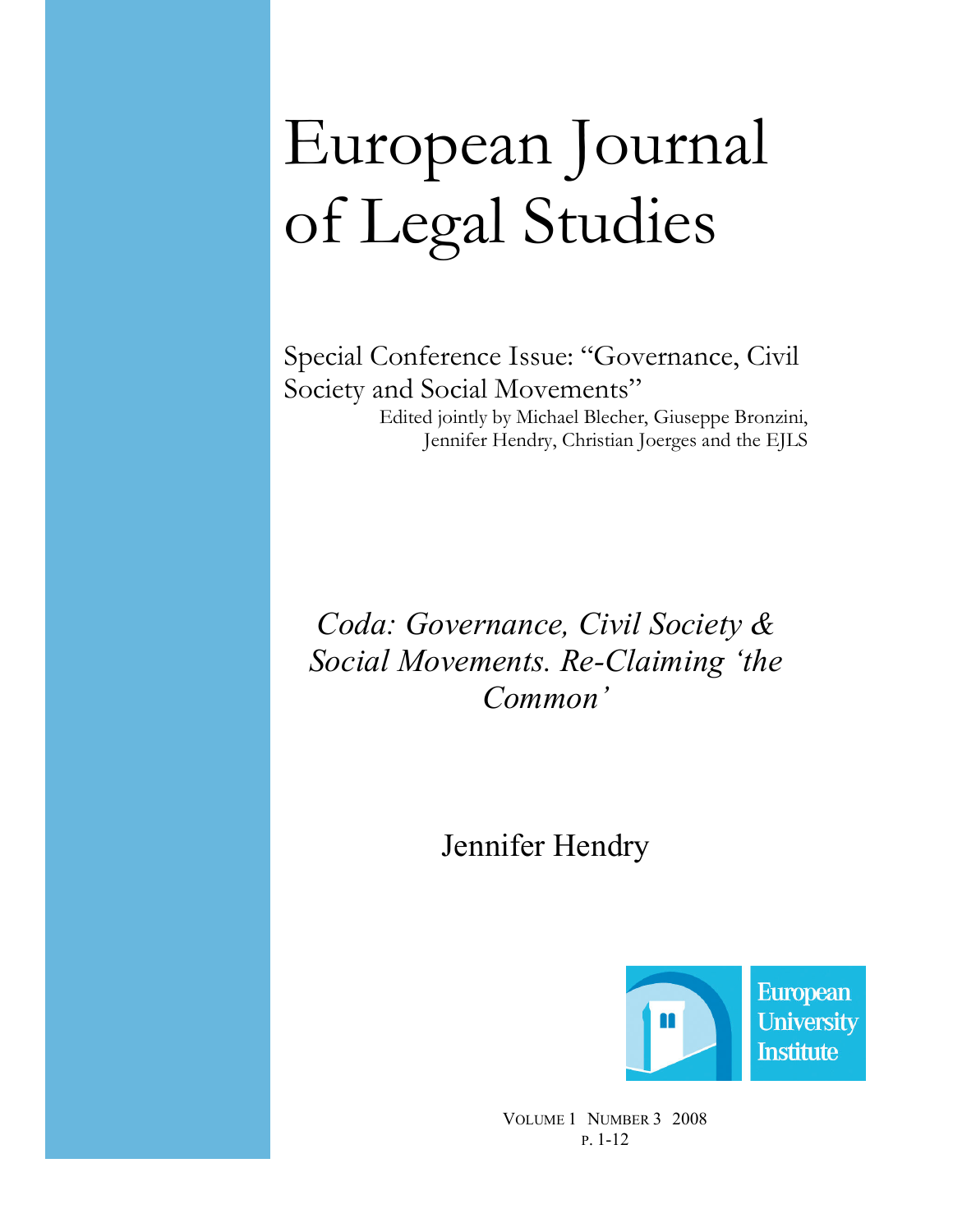#### Coda: Governance, Civil Society & Social Movements.

## Re-Claiming 'the Common'

## Jennifer Hendry\*

The aim of this short conclusion is to discuss the final section of this journal issue, specifically the contributions of Michael Blecher, Antonio Negri and Gunther Teubner, in light of the overall theme of both the conference workshop and this special issue. To this end, I am aware that Blecher's introduction has already raised a number of relevant points and it is not my intention to repeat them; rather, my aim is to identify and draw attention to the loci of agreement and disagreement across the three papers, some of which are obscured by the different perspectives on the topic.

The title of this section – Re-Claiming 'the Common': The Transformation of Governance-Projects by Social Movements' – was established well before any of these articles were written, and the different approaches taken and arguments furthered by these three papers serves to demonstrate the very fertility of this topic. In this paper I will, first of all, discuss some of the main concepts introduced by the three papers, and then seek to draw together some of the specific threads running through all of the contributions. However, I would first like to take a moment to focus on the title and, specifically, to give a definition of the 'common' that we are so intent on 'reclaiming'.

## On "The Common"

<sup>\*</sup> Doctoral researcher at the European University Institute, Florence: contact jennifer.hendry@eui.eu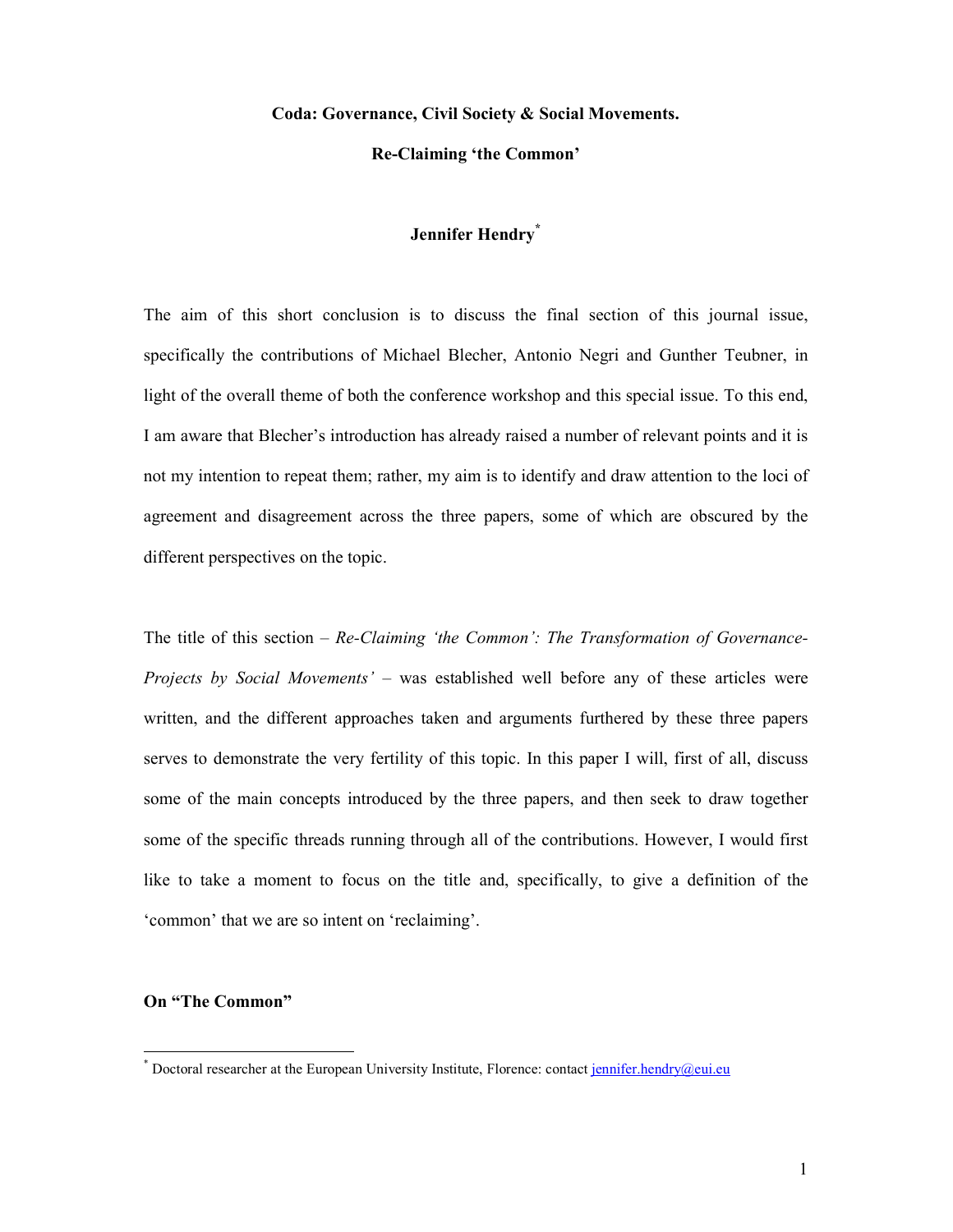Perhaps the best or, at least the most straightforward, conception of the common is the one laid out in the introduction of Michael Hardt & Negri's book *Multitude* as being that which allows the "multitude" "to communicate and act together",<sup>1</sup> and is "at once an artificial result and a constitutive basis<sup> $2$ </sup> of the multitude. The common, therefore, is the basis for the existence of the multitude, which can itself be defined as "an irreducible multiplicity" or, in other words, a collection of "singularities that act in common".<sup>3</sup> Indeed, much turns on this co-incidence of singularity and commonality, as this is the means by which Hardt & Negri avoid the either/or binaries of both unity/diversity and Them/Us. By attributing subjectivity to the multitude, accomplished by recognising the dissolution of the previously dominant institutionally-delimited spaces that formerly gave rise to distinct and individual subjectivities, they attempt to preclude the descent of the multitude into either postmodern fragmentation (diversity) or a single, lumpen mass of global proletariat (unity). In essence, the existence of the multitude depends upon the becoming-common of multiplicity, a state that must be achieved while maintaining the internal distinctions of the forms that comprise it.

The success or failure of Hardt  $\&$  Negri's philosophical project is neither the focus not the concern of this paper; however, the indivisibility of their concepts of the common and the multitude – in effect, their mutual co-constitution – makes it impossible to discuss one without the other, let alone to attempt to find definitions. Indeed, one of the difficulties in providing a definition of the common, as we have seen above, is the way in which it more often than not tends to be characterised in terms of either what it is not or what it gives rise to – for example, according to Hardt  $\&$  Negri: "the common does not refer to traditional notions

<sup>&</sup>lt;sup>1</sup> M. Hardt & A. Negri, *Multitude*, (2004) Penguin Press: New York, at xv

 $<sup>2</sup>$  *Ibid*, at 349</sup>

 $3$  *Ibid*, at 105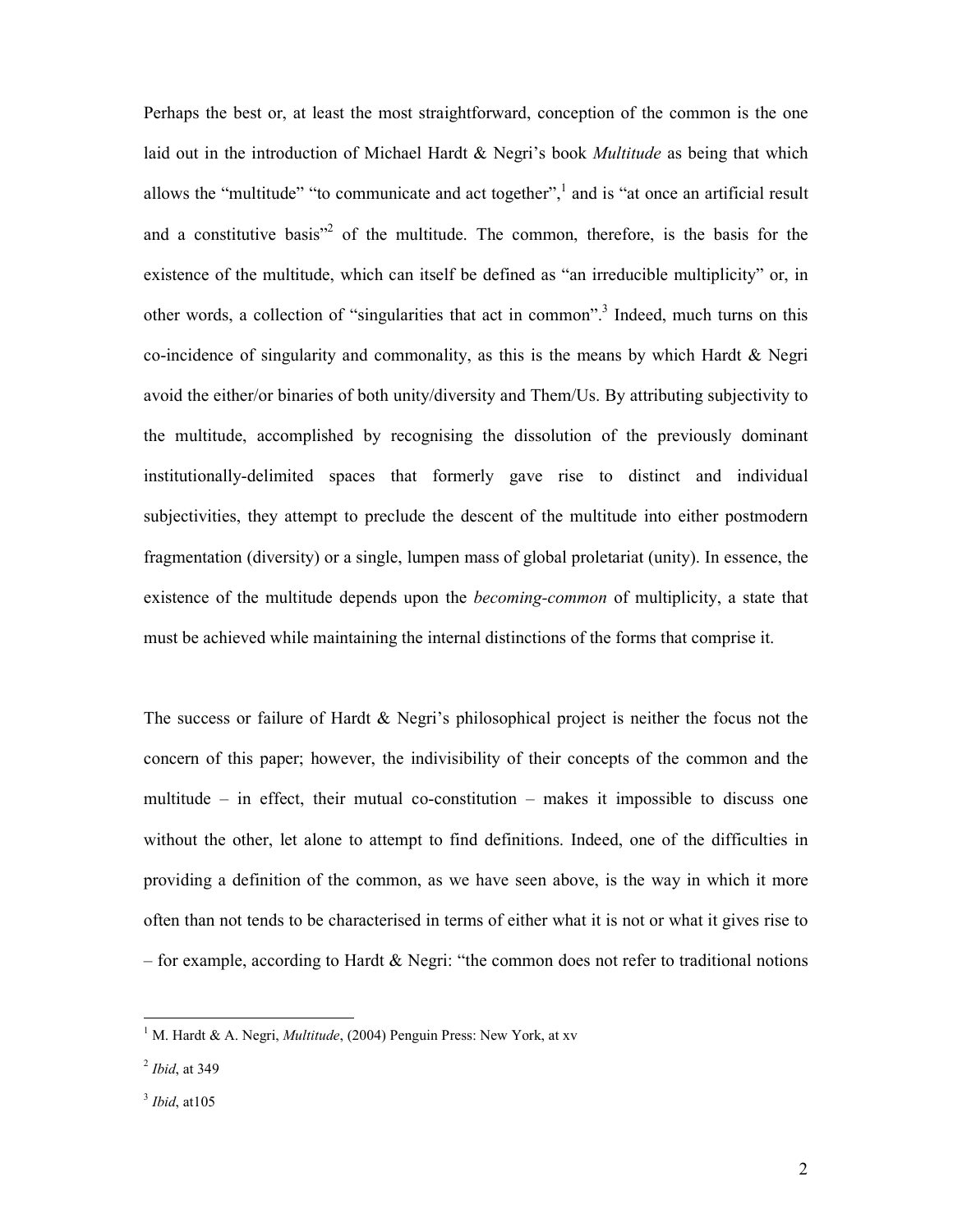of either the community or the public<sup> $,4$ </sup>; "the common  $\ldots$  is what configures the mobile and flexible substance of the multitude<sup> $5$ </sup>; and "social life depends on the common".<sup>6</sup> This approach must necessarily be regarded as a natural consequence of the abstractness of the concept, as well as resulting from of a lack of adequate language and categories in terms of which to describe it.

A quick aside here –the term "the common" should be distinguished from the term "the commons" – the blurring of the lines between the two undeniably contributes to increased confusion in what is an already complex area of thought. While evidently similar, the latter term brings with it connotations of "pre-capitalist-shared spaces […] destroyed by the advent of private property"<sup>7</sup>, while the former seeks to break with tradition, lose its historical baggage and set out for philosophical pastures new. In their seminal text *Empire*,<sup>8</sup> Hardt  $\&$ Negri reconceptualise the notion of the commons, presenting it as being "the incarnation, the production and the liberation of the multitude"<sup>9</sup> instead of simply the property-tied and embedded "basis of the concept of the public". The common, on the other hand, can be conceptualised as being both the product of labour and the basis for future production. This labour is not confined to material labour; rather, it is in the realm of immaterial (or

 4 Hardt & Negri, Multitude, supra note 1, at 204

<sup>&</sup>lt;sup>5</sup> *Ibid*, at 349

<sup>&</sup>lt;sup>6</sup> *Ibid*, at 188

 $^7$  *Ibid*, at xv

<sup>&</sup>lt;sup>8</sup> M. Hardt & A. Negri, *Empire* (2000) Harvard U.P: Cambridge, Mass.; London, at 300ff

 $<sup>9</sup>$  *Ibid*, at 303</sup>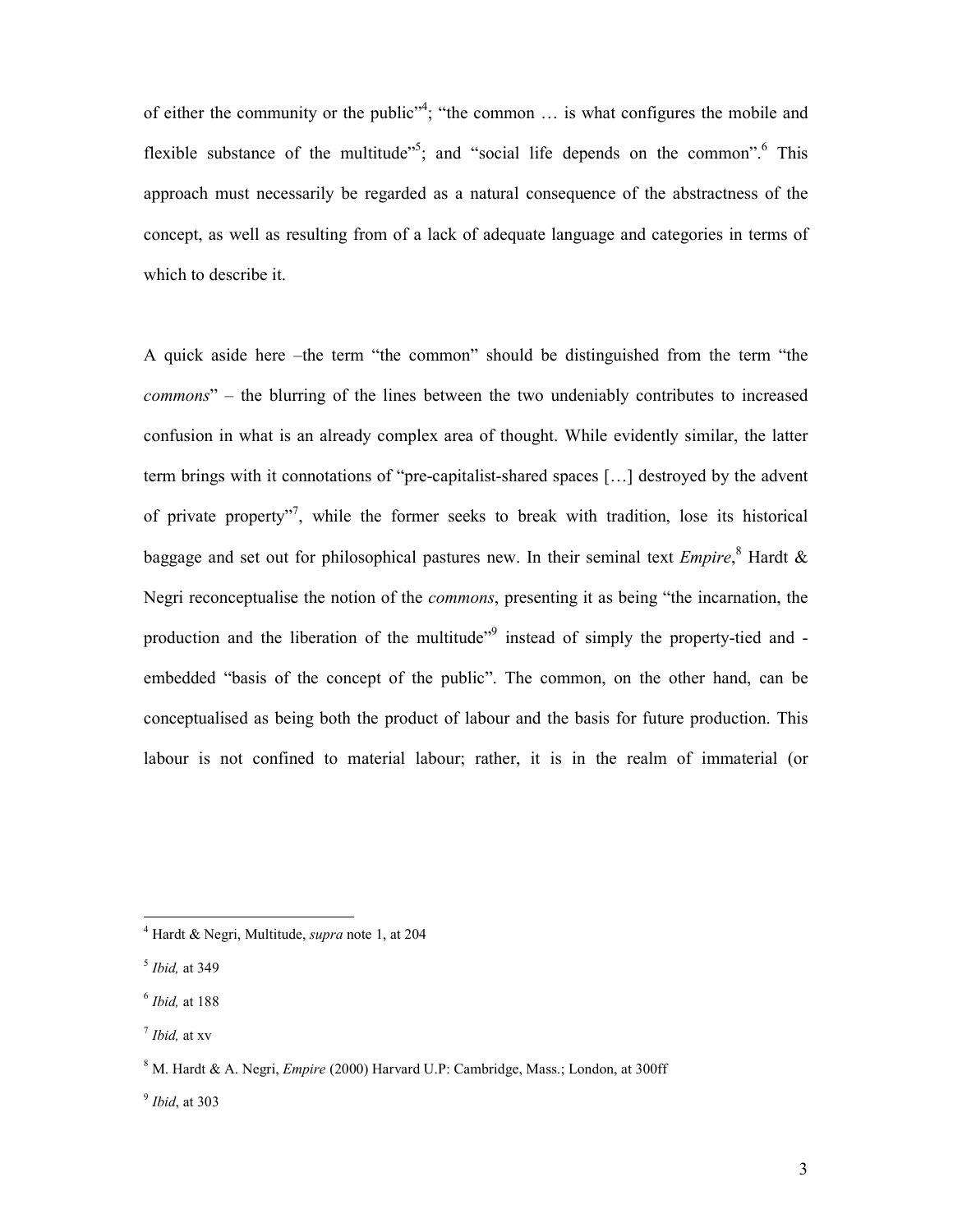biopolitical) labour<sup>10</sup> that the greatest potential lies, with communication as the most pertinent example.

That being said, there is also a number of applied and gradated conceptions of the common, most of these less abstract than the one furthered by Hardt  $\&$  Negri. In an earlier paper, Blecher talks about, for example, a democratic "common good" in the realm of politics, a "common welfare" in that of economics, and a conception of liberty that is dependent upon a singular autonomy intended to act as a counterpoint to the "common"<sup>11</sup> – in effect, a functionally differentiated conception of the common. So, in light of this, what does reclaiming the common mean and involve? And what is the relation of the common to legal questions, and specifically those of governance, civil society and social movements, considering they are our focus?

#### Justice as Law's "Common"

 $\overline{a}$ 

In light of Blecher's apparent functional differentiation of the common into a political common good, an economic common welfare, and a scientific common truth, the equivalent for law is a common *justice*. Each of these unconditioned *potentiae*<sup>12</sup> is a facet of the

<sup>12</sup> M. Blecher, *ibid*, at 83-84. "*Potentia*" refers to the very possibility of *everything* possible.

<sup>&</sup>lt;sup>10</sup> Hardt & Negri, *Multitude*, *supra* note 1, at 109: "The labour involved in all immaterial production... remains material – it involves our bodies and brains as all labour does. What is immaterial is *its product*. We recognise that immaterial labour is a very ambiguous term in this regard. It might be better to understand the new hegemonic form as 'biopolitical labour', that is, labour that creates not only material goods but also relationships and ultimately social life itself." (emphasis in original)

<sup>&</sup>lt;sup>11</sup> M. Blecher, "Law in Movement: Paradoxontology, Law & Social Movements", in J. Dine & A. Fagan, eds., Human Rights & Capitalism: A Multidisciplinary Perspective on Globalisation, (2006) Cheltenham;

Northampton, MA: Edward Elgar, chpt 4, at 83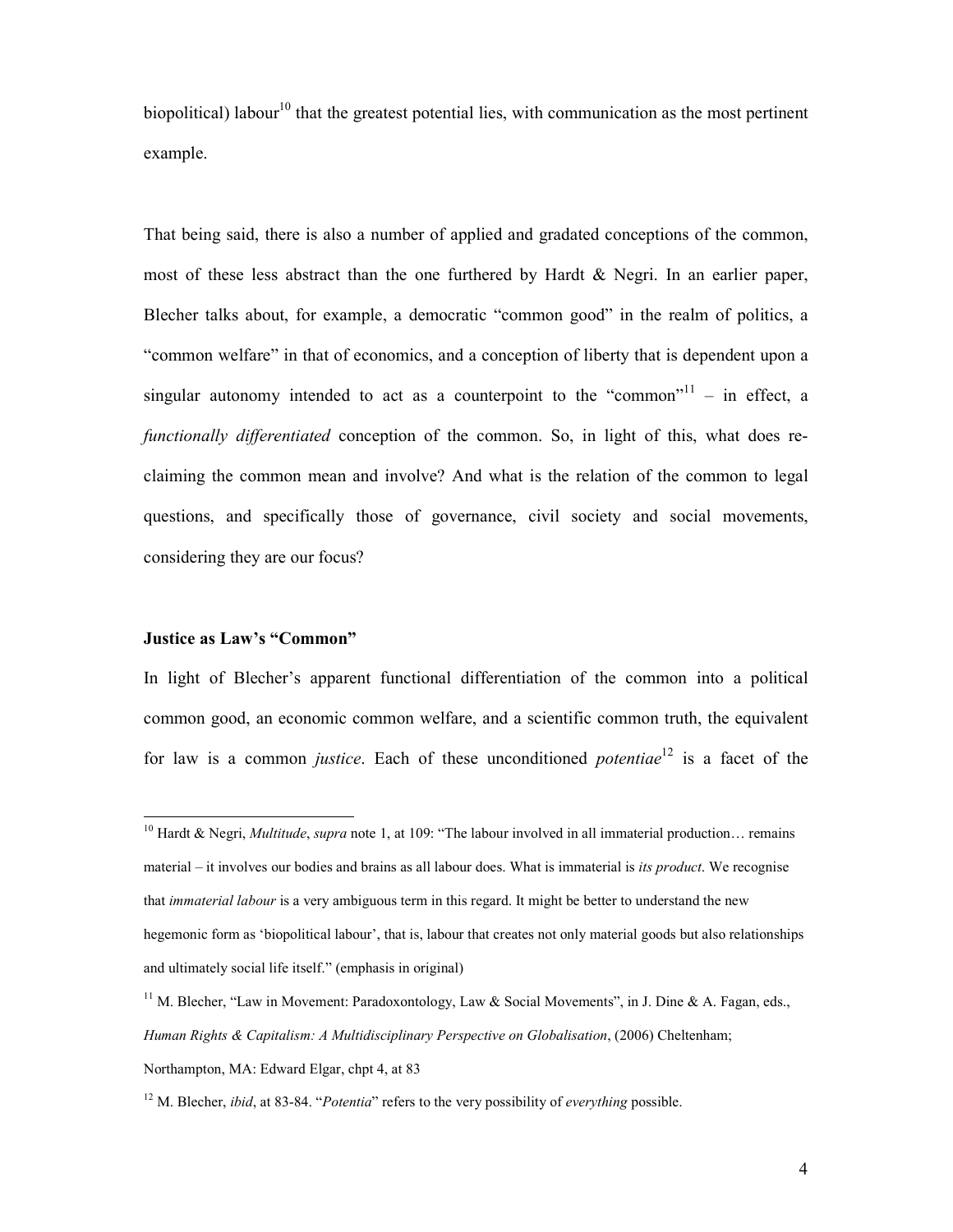overarching common, which is produced by (biopolitical) immaterial labour (understood here as social order communication), and refers to the endpoint of the social role that each social function system aims to attain.

This differentiation or segmentation begs the question, however, as to the interrelation and interaction of the social function systems.<sup>13</sup> Firstly, if the common is divided into parts, how interdependent are these parts? Similarly, should a communication that furthers the political common good, for example, be considered as just simply as a result? Perhaps the notions of the three potentiae of common good, welfare and justice are too conceptually similar or closetogether for clarity at this point, as the temptation is to see them as corollaries of each other – for example, it does not seem to be a huge jump to consider anything that gives rise to a common good as also being just (despite the normative strictures imposed by the law itself and the question of whether it is legal or not). However, the scientific potentia of truth seems to be the fly in the ointment here, as it is evident that no reciprocal relationship can exist between unconditioned truth and unconditioned good, welfare or justice – the axes on which they would have to be measured simply do not overlap. Therefore, despite each being a facet of the overarching common, there is no direct relationship among the potentiae.

Similarly, there is no naturally progressive relationship between the social function system and its aspect of the common, or *potentia*. For example, there is no direct link between what is legal and what is just; the philosophically abstract concept of justice is far removed from legal discourse, for law cannot proscribe what is just, only that which is legal or illegal.<sup>14</sup> As

 $13$  I should say here that I am not (yet) discussing Luhmanian functional differentiation or systems theory.

<sup>&</sup>lt;sup>14</sup> See G. Teubner, "The Anonymous Matrix: Human Rights Violations By 'Private' Transnational Actors"

<sup>(2006) 69(3)</sup> Modern Law Review 327-346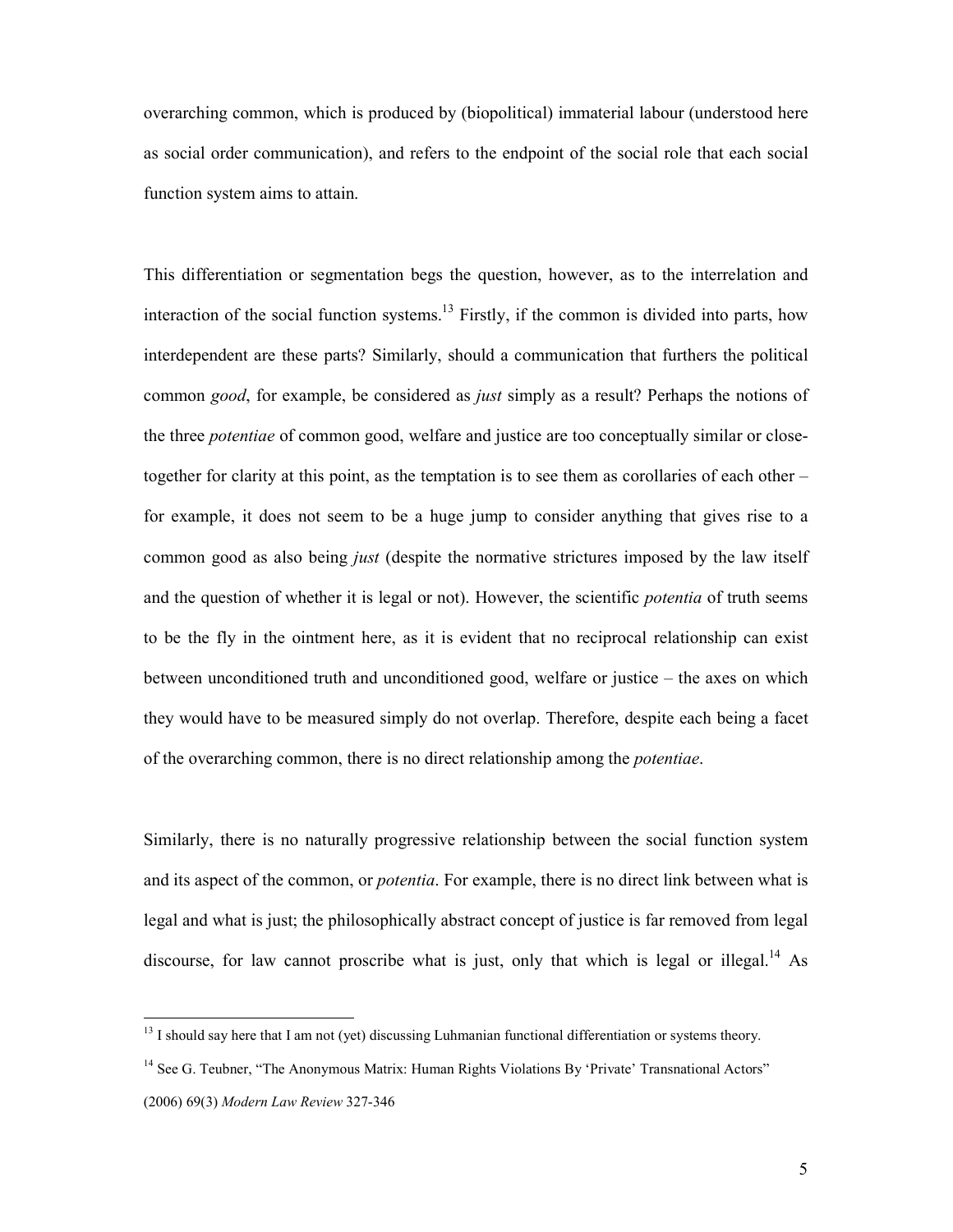Blecher says regarding the application of binary logic, "one can easily understand that, in a complex world, the same event can…be defined as being 'legal' in one context and 'illegal' in another".<sup>15</sup> Justice, on the other hand, necessarily has to be universal and unconditioned,  $16$  as must all the other potentiae, for they are necessarily always a venir.

Unconditioned justice, therefore, must always be striven for by the law, and yet can never be attained. Whatsoever is considered to be universally just can never be achieved but, rather, remains a potential value – something that is necessarily out of reach, or that leaps further away whenever an attempt is made to grasp it. Blecher here explains the law's thankless task in terms of both its inevitable failure and essentially relentless endeavour, while also preempting the naturally ensuing question of: why does it not just give up?

"On the one hand, the complete emergence of this 'justice' (all possibilities for all participants) is out of reach because any concrete social entity can only be realised through 'asymmetric' selective creations from that space of unlimited possibilities. On the other hand, the permanent attempt to realise 'justice' is necessary because any restriction or exclusion produced by a social entity is only legitimate as far as it tries to realise the maximum of possibilities for the maximum of single and collective entities involved."<sup>17</sup>

 $15$  M. Blecher, Law in Movement, *supra* note 11, at 81

 $16$  *Ibid*, at 84

 $17$  *Ibid*, at 84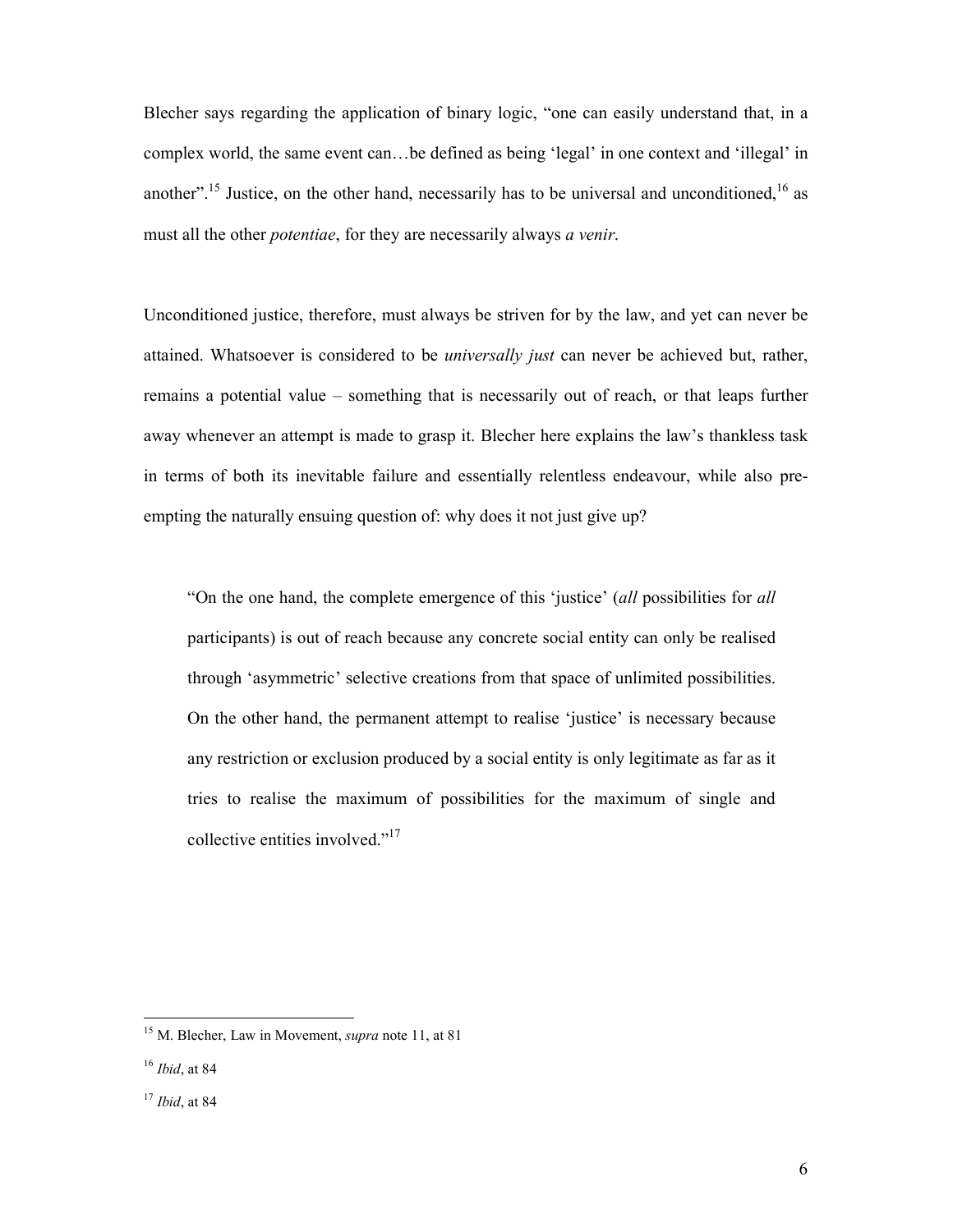Despite recognising (to an extent) the law's "failure of itself"<sup>18</sup>, namely its inherent incapability of achieving its potentia of unconditioned justice, Blecher posits this "intrinsic inadequacy" as a source of potential strength for the law,<sup>19</sup> while also arguing for recognition of a degree of "blurring" at social system boundaries (more on this in a moment).<sup>20</sup> Key to the former claim is the concept of *contingency* in social development – that is to say, any decision taken is only ever a selection from a number of possible decisions that could potentially have been taken. Instead, therefore, of being a mere potentiality, under this construction justice becomes the constant quest for the common good across the entire social order – in order to be just, each social decision should be that which achieves the optimum common good for society at that temporal point, hence Blecher's term: 'justice as continuous becoming'.<sup>21</sup> And the very field in which these selections are recognised, conditioned and decided upon is that of governance.

## Paradoxes & Transcendence

 $\overline{a}$ 

Justice, as law's potentia in the overarching common, or as "continuous becoming" is, as Blecher points out, a progression from the Luhmanian conceptualisation of justice as

<sup>&</sup>lt;sup>18</sup> See R. Wiethöltner, 'Recht-Fertigungen eines Gesellschafts-Rechts', in (2003) C. Joerges &G. Teubner (eds.), Rechtsverfassungsrecht. Recht-Fertigung zwischen Privatrechtsdogmatik und Gesellschaftstheorie, (2003) Baden-Baden, at 6

 $19$  M. Blecher, "Mind the Gap" (contribution to this volume), at 3

<sup>&</sup>lt;sup>20</sup> Blecher also identifies similar "failures" across the other social function systems but argues, contrary to the tenets of social systems theory, that the *potentia* of these systems, as discussed above, are also furthered by other systems: "on the one hand, these core functions produce social structures while, on the other hand, their distinctions are continuously liquefied and appear to be treated 'elsewhere' and 'differently' in order to come to terms with their 'potentia'." For more on this, see M. Blecher, 'Law in Movement', supra note 11, at 85-86  $21$  See M. Blecher, *supra* note 19.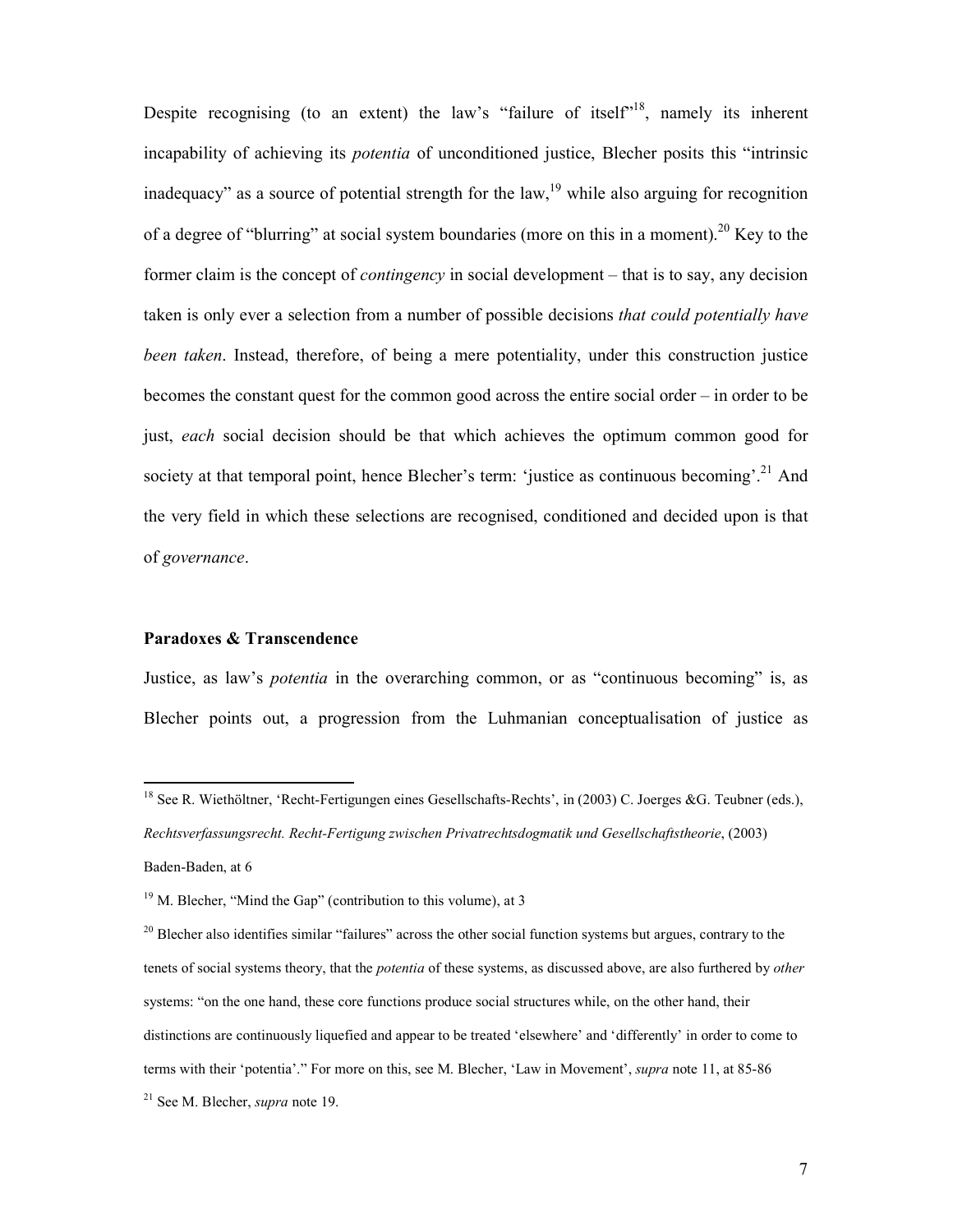(socially) adequate complexity.<sup>22</sup> Teubner, however, questions the ease of this transition, citing the problem here as being a misunderstanding of Derrida's argument on justice as the transcendence of law.

It should be noted that Teubner's contribution to this volume sits slightly separate from the other two in this section on "Reclaiming the Common", mainly as a result of his reliance on both a systems-theoretical approach and the perspective of societal constitutionalism<sup>23</sup> rather than that of normative fragmentation,  $24$  but also because of his focus on justice in relation to human rights. Human rights, he argues, are not merely "judicially protected rights of individuals against state power" but rather are "much broader social counter-institutions that [...] are emerging inside expansive social sub-systems, and restrict [ing] their expansion from within".<sup>25</sup> This reformulation of the concept has altered human rights discourse from being between two private actors (violator and victim) to being between the "anonymous matrix of an autonomised communicative medium" and  $-$  instead of a single individual  $-$  a tripartite grouping of rights: institutional, personal, and human, each of which in turn pertain to and protect the autonomy of social discourses, the autonomy of communications, and act as negative limits on societal communication.

See N. Luhmann, "Gerechtigkeit in den Rechtssystem der modernen Gesellschaft" in Rechtstheorie 4 (1973) at 153

<sup>23</sup> Societal constitutionalism can be said to describe "a series of social counter-movements directed against the destructive aspects of functional differentiation". See G. Teubner, "Justice Under Global Capitalism" (contribution to this volume), at 2. See also footnote 7 of this article for many further references to this concept.  $24$  This latter difference is not especially important, as the two are just different perspectives of the same processes or event, one being bottom-up and the other being top-down.

 $22$  "A system has adequate complexity as a legal order in the degree to which it adapts its other variables to the extent of making it possible for consistent decisions to be taken". (my translation)

 $25$  G. Teubner, *supra* note 23, at 3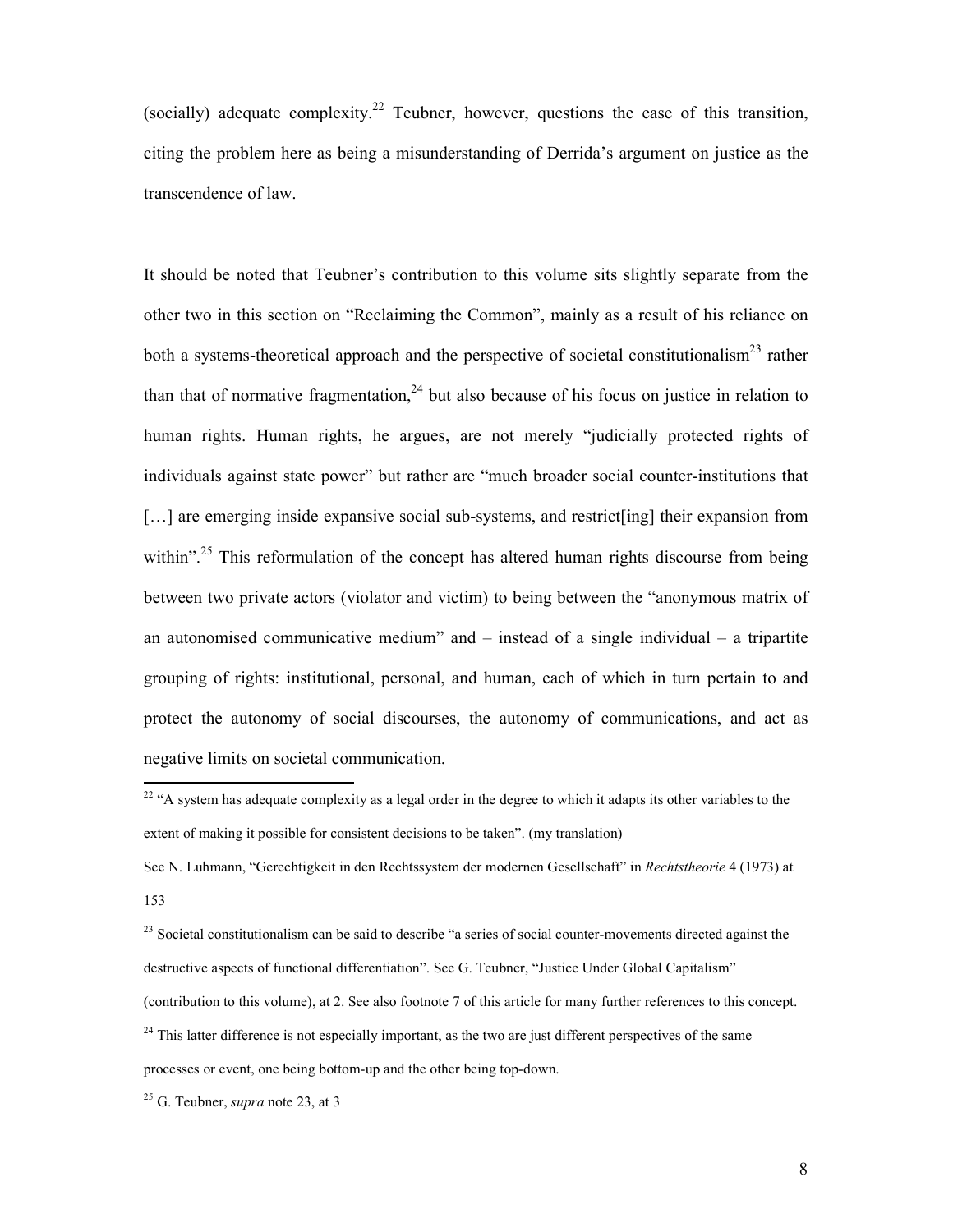The problem for this rearticulation of human rights discourse *qua* justice for Teubner here is that, in a systems-theoretical approach, the individual does not occupy a position as such; rather, humans are considered to be mere semantic artefacts ("persons")<sup>26</sup> by the anonymous institutions in society. Here, Teubner frames the problem in the form of a question:

"How can society ever 'do justice' to real people if people are not its parts but stand outside communication, if society cannot communicate with them but at most about them, indeed not even reach them but merely irritate or destroy them?"<sup>27</sup>

Considering this paradox,  $28$  he answers his own question with a negative, concluding that the "programme" of positive justice is doomed to fail because it is *inherently impossible*. While recognising Blecher's Derridean argument of "justice as continuous becoming" and its status as the counter-principle of the deconstruction of law against the corrupt practices of modern law,  $29$  Teubner argues that law does not possess a transcendence formula and that it must

 $26$  G. Teubner, *ibid*, at 4

 $27$  *Ibid*, at 4

<sup>&</sup>lt;sup>28</sup> "The paradoxical circular relationship between society and individual (society constitutes the individual person, who in turn constitutes society) is, as it were, the *a priori* that underlies all historically variable humanrights concepts. Flesh-and-blood people, communicatively constituted as persons, make themselves disruptively noticeable, despite all their socialisation, as non-communicatively constituted individuals/bodies, and hammer for their "rights." See G. Teubner, "Dealing with Paradoxes of Law: Derrida, Luhmann, Wiethölter", (2003/04) Storrs Lectures, Yale Law School, at 6

 $^{29}$  G. Teubner, in discussion at the conference workshop held at EUI, June 30, 2007. See also, G. Teubner, "Dealing with Paradoxes", ibid at 5; and J. Derrida, "Force of Law: The Mystical Foundation of Authority" Cardozo Law Review (1990) 919-1046, 959ff.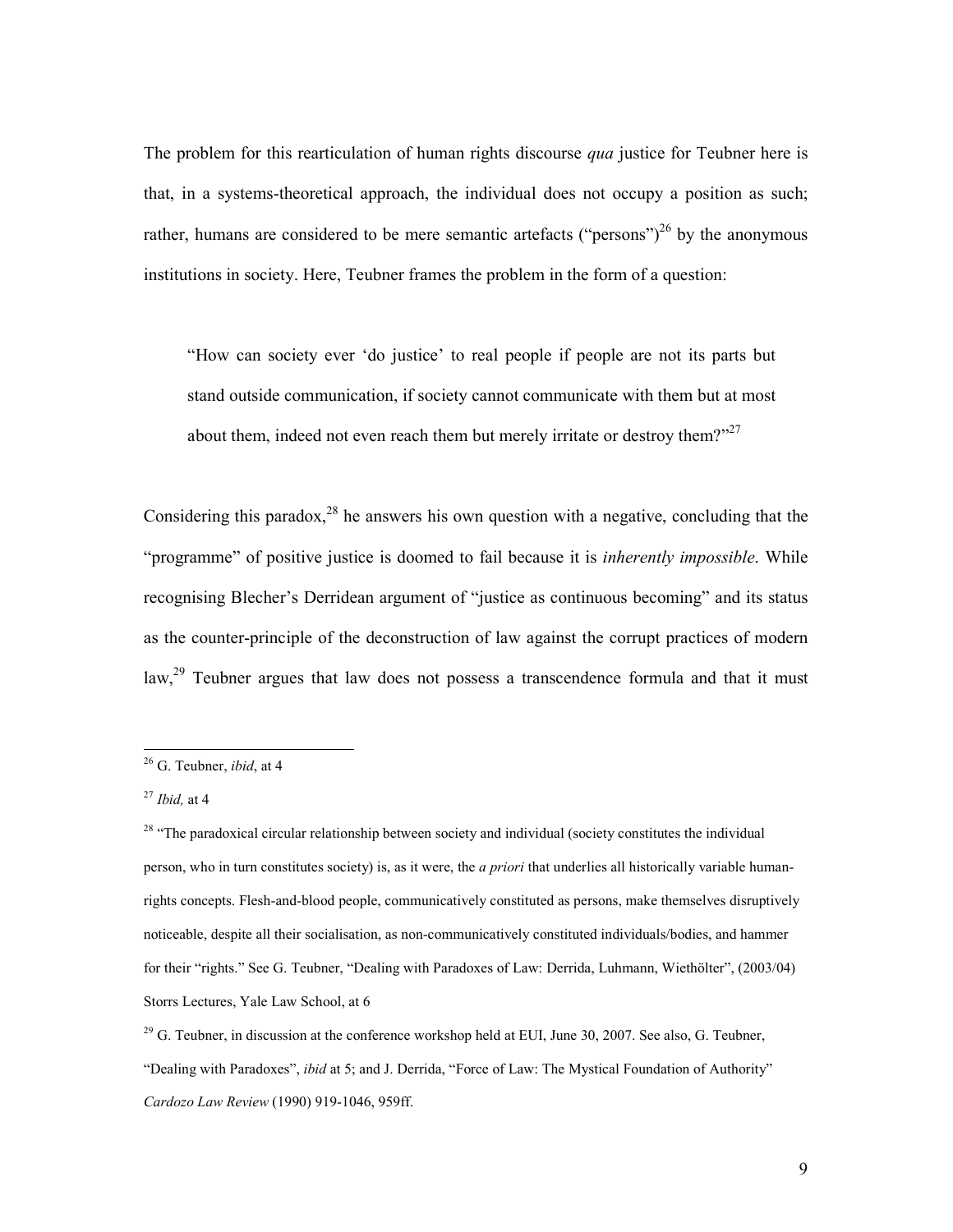continue to deal *only* with contingency.<sup>30</sup> It is at this point that governance, the "uncertain" government of contingence $^{31}$ , now enters the picture.

## Governance & Social Movements

Before continuing with this critique, another short aside regarding the term "governance" and its usage is necessary here. The concept of governance itself is used in all three contributions here in its critical form, that is, less to suggest simply soft-law forms than to infer "proceduralisation". Proceduralisation here means social construction by the "creation of adequate standards [...] and procedures that law has to take care of  $3^{32}$  – a formulation first introduced by Rudolf Wiethöltner, and expanded upon to include "just-ification" (Rechtfertigung, to be understood both as law-making and the reason for doing so) as being "the form of the thing proceduralisation".<sup>33</sup> Governance, therefore, is a "reaction to the failures of markets, states and laws and to the consequent fragmentation, hybridisation and multi-level character of autonomous global norm production".<sup>34</sup>

Governance is seen, essentially, as the result of the "chaotic situation"<sup>35</sup> caused by normative fragmentation. This fragmentation of the normative world is, according to Negri,

 $30$  "While Luhmann asks about the law's justice to its environment, he does not ask about its justice to the world. According to Luhmann's system of law, the law does possess a contingency formula in the concept of justice, but not a transcendence formula." (My emphasis) See G. Teubner, supra note 28, at 11

<sup>&</sup>lt;sup>31</sup> A. Negri, "The Philosophy of Law Against Sovereignty: New Excesses, Old Fragmentations" (contribution to this volume), at 2

 $32$  See M. Blecher, *supra* note 19, at 6, footnote 13, on R. Wiethöltner's concept of the 'proceduralisation of law'.  $33$  Wiethöltner, *supra* note 18, at 6

<sup>&</sup>lt;sup>34</sup> Blecher, *supra* note 19, at 4

 $35$  *Ibid* at 2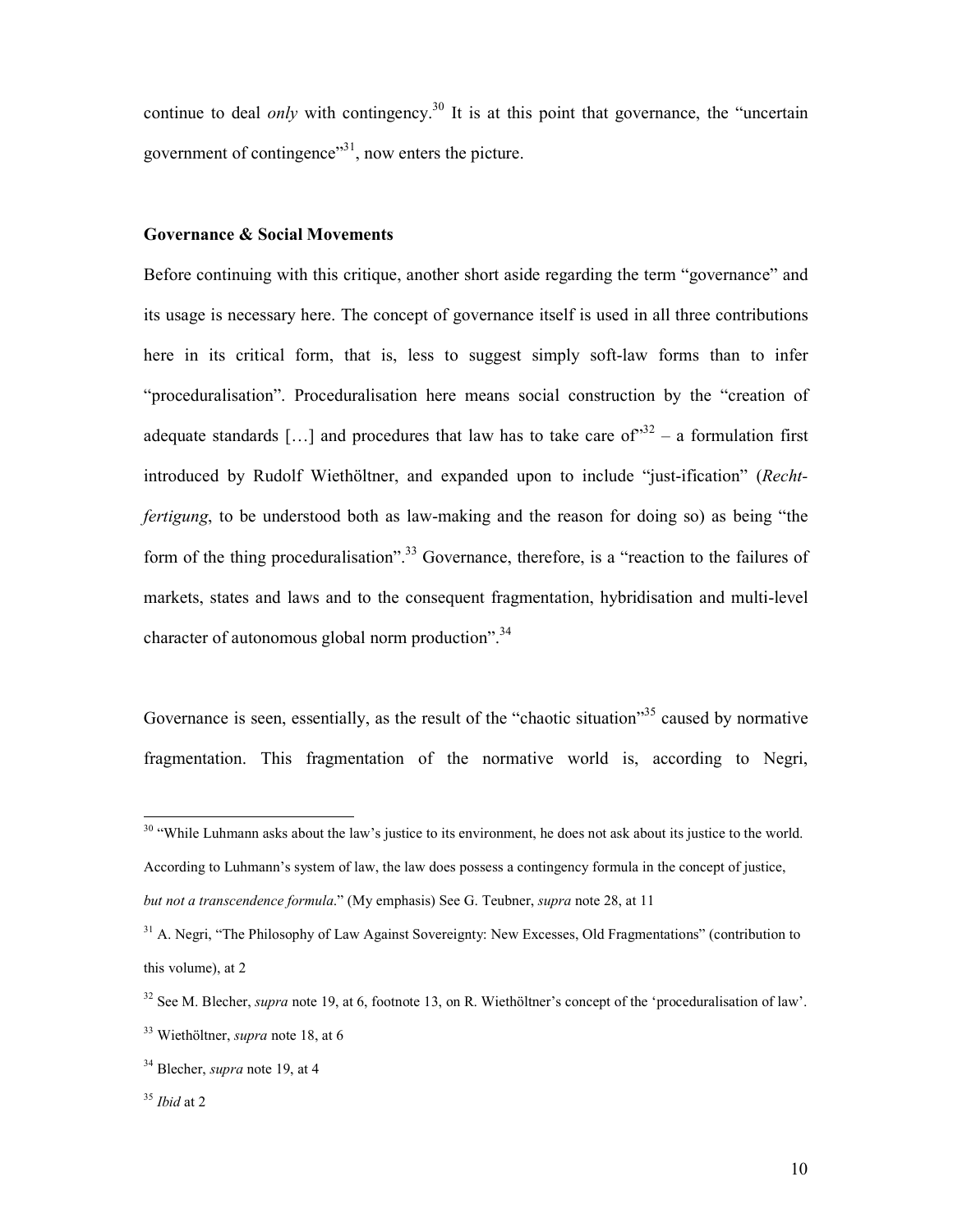accompanied by a "constituent excess", while governance is the device used to mask the resultant but unavoidable uncertainty. Fragmentation and excess co-exist in an asymmetric relationship, and here Negri points to three identifiable themes or examples where this is played out.<sup>36</sup> Firstly, and in terms of political economy, excessive disproportion between fixed capital and variable capital (i.e. the workforce) uncovers areas of resistance. Secondly, in terms of the State, the fragmentation of judicial functions (domestic and international) has given rise to a surplus of sovereignty claims that necessitate mediation. Finally, and this time in terms of individual (legal) subjectivity, Negri argues that fragmentation within these processes of subjectivity give rise to forms of excess that are incompatible with transcendental determinations of individualism<sup>37</sup>; this excess produces singularity, which in turn enters the common.<sup>38</sup> Each of these themes exemplifies processes of fragmentation and excess, which in turn constitute an *expressive biopolitical fabric*.<sup>39</sup>

## Reclaiming the Common?

As discussed above, governance provides the conditions under which the common good *qua* justice could potentially be realised (justice as continuous becoming), and it is in the turn from government to governance and the resultant decoupling of law from its classic state-based articulation that this dynamism is found.<sup>40</sup> It could be argued here that, while the scope of the law has been widened in this formulation, this expansion has occurred at the expense of its

 $36$  See *ibid* at 1-3

 $37$  *Ibid*, at 3

<sup>&</sup>lt;sup>38</sup> Teubner furthers a similar argument, albeit from a different perspective, in terms of a singular 'moment' of self-observation that can give rise to a humanly-just communication (with justice read as law's common). See G. Teubner, supra note 14

<sup>39</sup> A. Negri, supra note 31

 $40$  M. Blecher, *supra* note 19, at 4